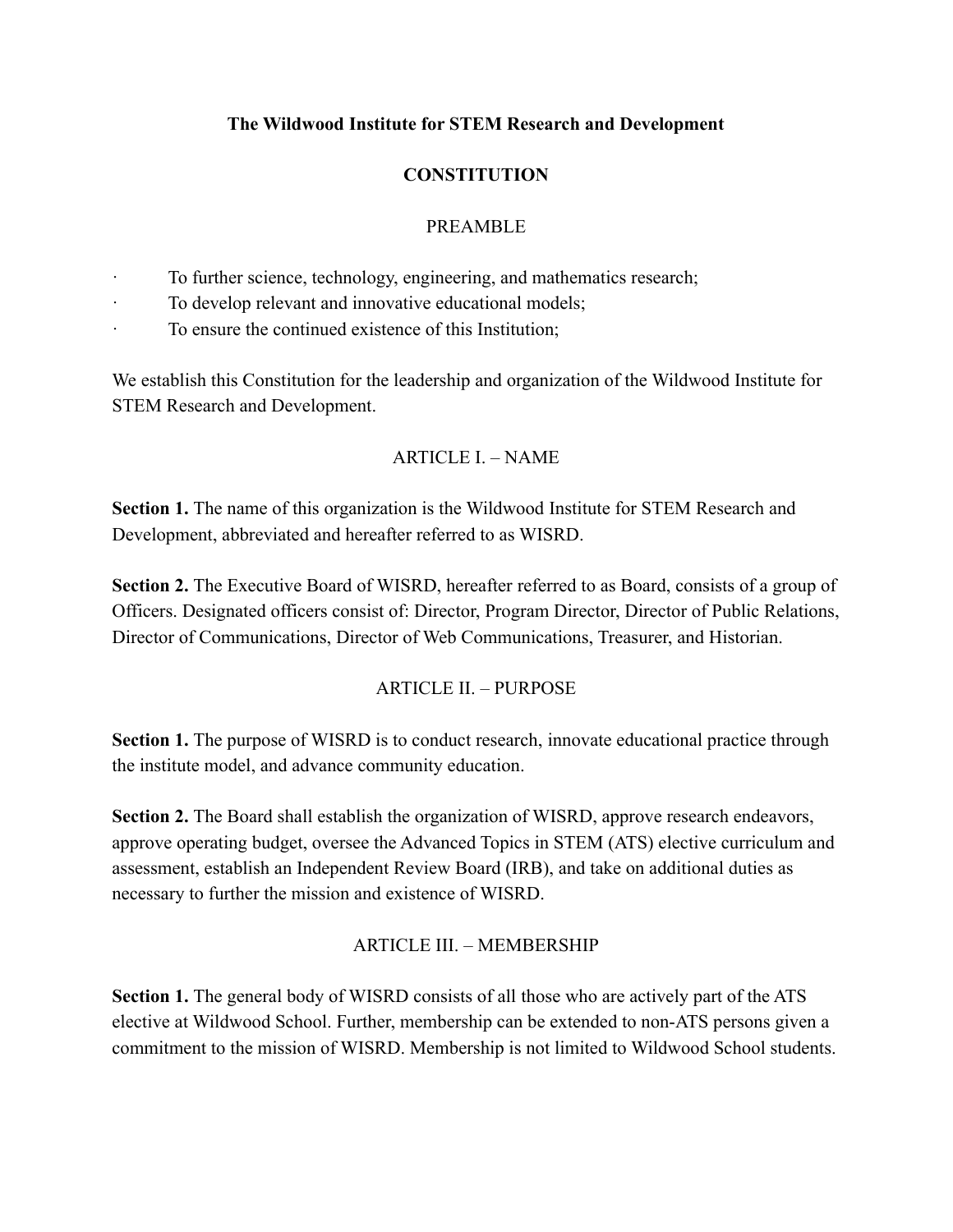**Section 2.** The primary responsibility of a member of WISRD is to further the goals of the Institute and personal achievement or growth as evaluated by a performance review.

**Section 3.** Membership in WISRD may be revoked if a member behaves in such a way that is detrimental to WISRD. It is at the Board's discretion, in conjunction with the COO and Wildwood School, to decide which behaviors are prohibited.

### ARTICLE IV. – MEETINGS AND PROCEDURES

**Section 1.** The general body meets in accordance to the ATS schedule, during scheduled workshops, and open hours. The Board meets at least once a month; the schedule is decided at the discretion of the Board at the beginning of each school year.

**Section 2.** A quorum for the Board represents the presence of a two-thirds majority of members and the COO. Policy decisions, including Laboratory creation and financial expenditures, are passed through a default two-thirds quorum majority vote.

**Section 3.** An annual assembly of all WISRD Members will occur at a time determined by the Board and will provide an overview of current programs and expectations.

# ARTICLE V – OFFICERS

**Section 1.** The Board shall have the following officers:

- Director
- Program Director
- · Director of Public Relations
- Director of Communications
- · Director of Web Communications
- · Treasurer
- · Historian
- · Non-Specialized Board Members
- Principal Investigators (Non-Voting)
- · COO (Non-Voting)

The responsibilities of each position are enumerated in the WISRD Bylaws. Each position should be assumed by one person, though it is possible for a member to assume overlapping responsibility when needed.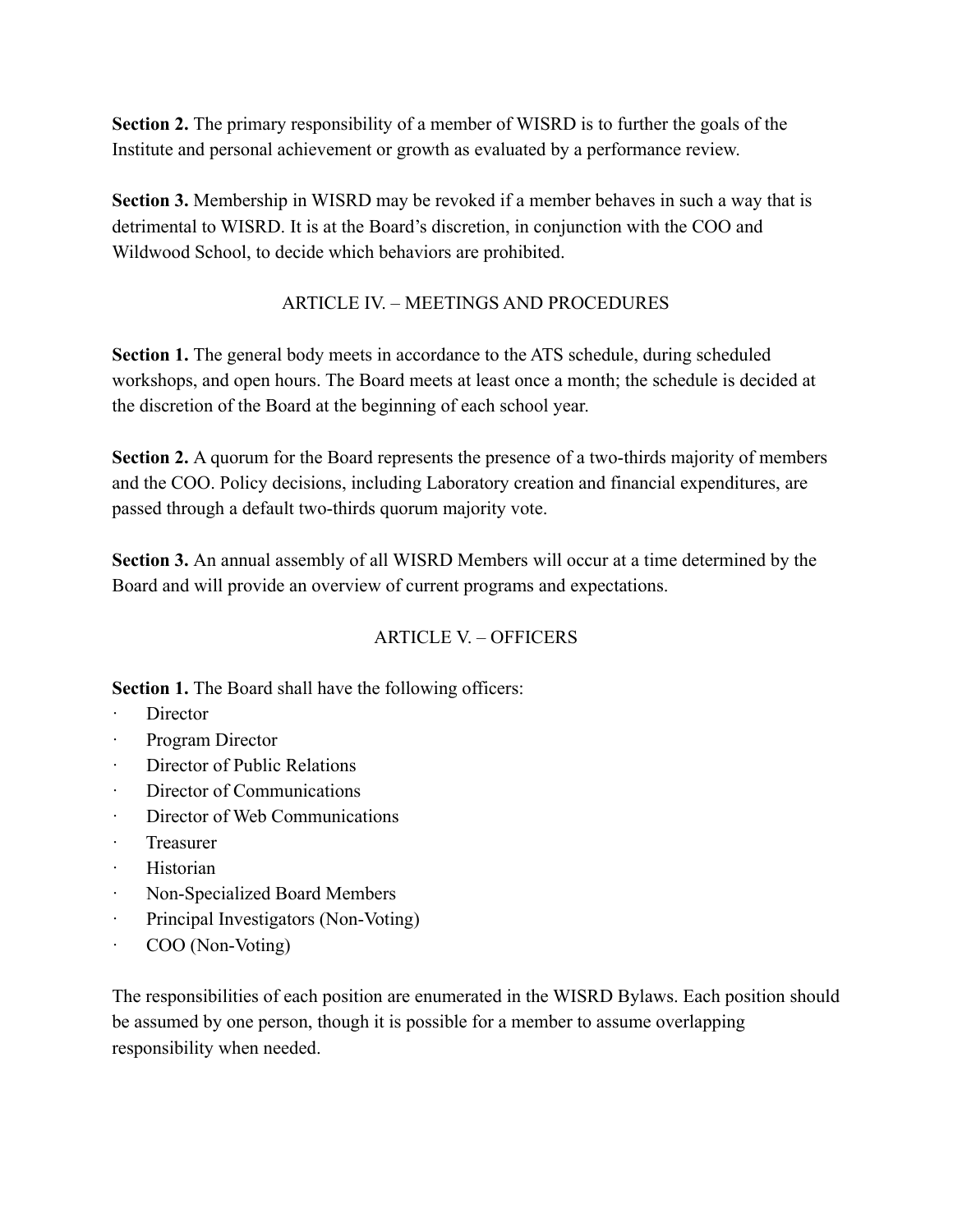**Section 2.** A member of WISRD may join the Board by a Board member's recommendation. The Board then confirms or rejects the person by two-thirds vote. Once confirmed, the member joins the Board without specialization. This position may be revoked by repeated, unplanned absences.

**Section 3.** A non-specialized Board member may become the Treasurer, Historian, Dir. of Communications, and Dir. of Public relationships by request or recommendation and confirmed by a majority vote. These positions may be revoked by a failure to complete the given duties.

**Section 4.** The Director (Dir.) requires prior membership on the Board for one operational year. The Program Director (P. Dir.) requires prior membership or one year's service as an officer of the Board for one operational year. At the end of the tenure of the Dir. and P. Dir., a member of the board may either submit their name or be recommended to the position and confirmed by a two-thirds majority vote. These positions may be revoked by the recommendation of the COO and subsequent majority vote by the Board.

### ARTICLE VI. – LABORATORIES

**Section 1.** WISRD is organized into a set of Laboratories (Labs) that conduct specialized research or engineering. The mission and creation of each Lab is dictated by popular need and confirmed by the Board. Labs must report progress to the Board at given intervals established by the Board and the respective Lab.

### ARTICLE VII. – BYLAWS

**Section 1.** The Bylaws are established and altered by the Board and ratified by a two-thirds vote of the Board.

### ARTICLE VIII. – AMENDMENTS

**Section 1.** Amendments must be brought to a Board member who may then present the Amendment to the Board. The Amendment must first be confirmed by a two-thirds vote of the full Board.

### ARTICLE IX. – RATIFICATION

**Section 1.** This Constitution shall be ratified by a three-quarters vote of the full Board, with the approval of the COO, and the approval of the primary funder, Wildwood School.